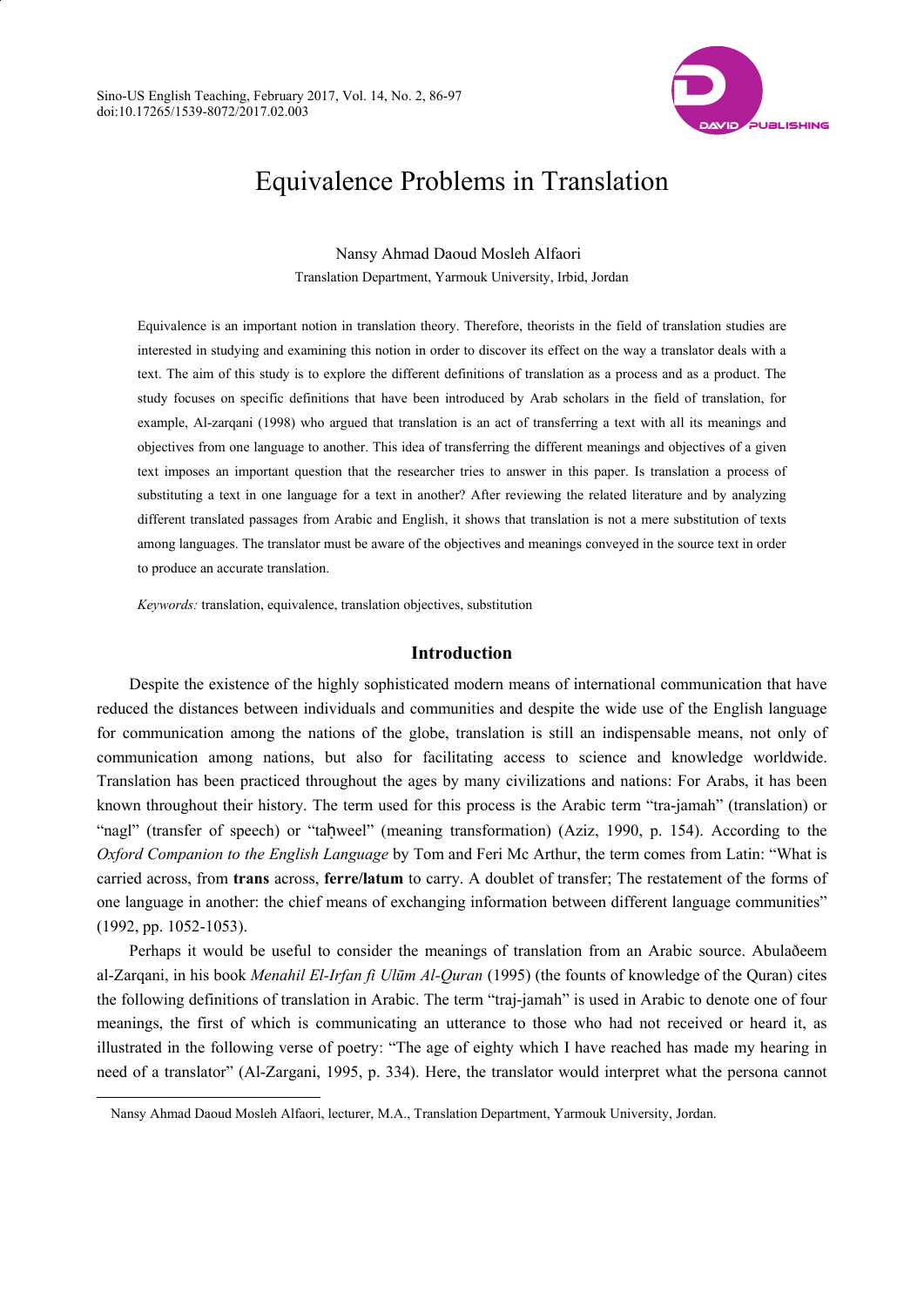hear with his diminished sense of hearing. Consequently, in this context, translation means interpretation. Ibn Abbas is nicknamed "Turjuman al-Quran" meaning the translator of the Quran or the interpreter of the Quran, because translating something is interpreting it, according to Zamakashri in his lexicon "Assas el Balagha" or "The essentials of Rhetoric".

One of the definitions of translation that Zarqani highlights in his book is the traditional definition of translation. He says "Tradition, here, is the universal sense of traditional communication rather than the definition of a specific sector or nation. Rather, it is the traditional definition that has been adopted by all people throughout the world, i.e. a universal definition" (1992, p. 72). This definition is language based. Translation is therefore transferring discourse with all its meanings and objectives from one language into another. Transferring speech is to express its meaning by using another form of speech in another language maintaining all its meanings and intentions and you have only adequately transferred the speech from one language into another if all the meanings and intentions are transferred. This is the secret in the phrase "transfer of speech" as speech itself can by no means be transferred from the source language to the second language. Therefore, we can roughly define translation, based on this general tradition, that translation is expressing the meaning of a text in one language into another text in another language while maintaining all its meanings and intended meanings which are transferred with it.

The word "ta'abeer" (expression) is a generic noun but the modifiers following it are disjunctions. "The meaning of speech" in this context means expressing the meaning existing by itself when it is expressed in the form of an utterance for the first time, and "with another speech" is to retain the meaning of the original regardless of the number of times the meaning is expressed. This is a reliable translation, because if you retranslate the text in different forms in different languages, the meaning and the objectives remain the same: they do not change.

## **Literature Review**

Thus, we see that translation is an operation or process, but at the same time, it is a product: It is an abstract concept consisting of the process and the product (Bell, 1991, p. 13). This means that translation is a process of transference operating among languages, that is, it is an interpretation of the verbal symbols in one language via the symbols of other languages. It is also an intra-language process: the translator often resorts to interpreting the source text by using the tools of the source language itself (vocabulary items and structure) when facing some difficulty in absorbing the message. He or she may look for the synonyms of a vocabulary item, paraphrase a text, or simplify it in order to grasp the meaning and then render it in a proper form in the target language.

Translation must be reliable and valid: The meaning should not be changed regardless of the number of times it has been translated and should be valid as long as the translator translates what he is supposed to translate. In other words, he should not add or delete anything of the message in target language.

Thus translation consists of several diverse dimensions: It can refer to the process, the product, or the abstract concept of translation. The process focuses on what a translator does in turning the source text (ST) into a target text (TT) in another language. The sense of product centers on the outcome of the process. The sense of abstract concept of the general phenomenon compromises the subject field. In fact, translation is a process and a product: In the process, the translator renders the message in the target language. The outcome message should be complete, clear, and accurate fulfilling the objective of the source text. The translator should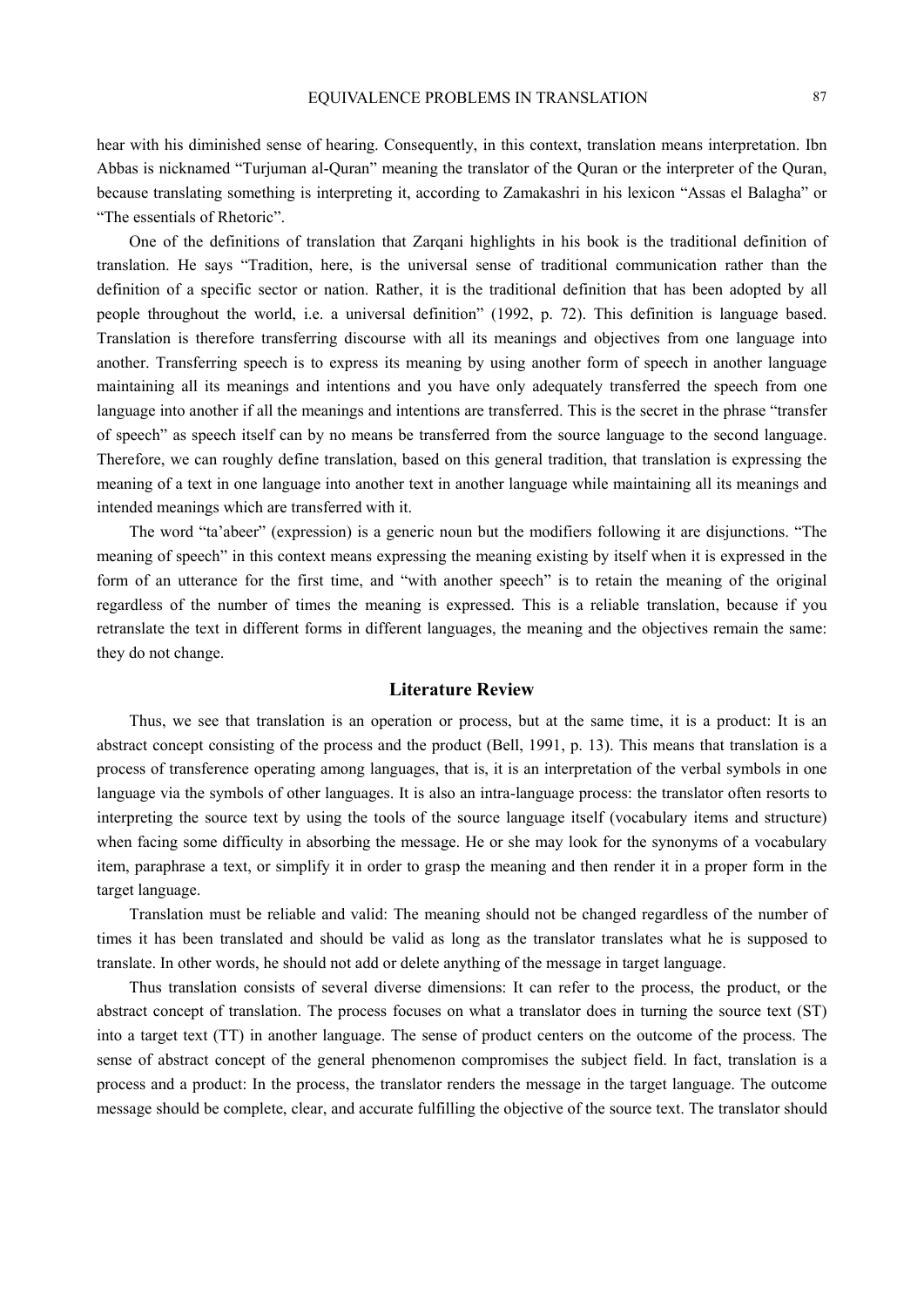be concerned about the effect of the outcome translation on the receiver of the translation. So translation can be a process of transferring the message of the source text into a target text. The outcome should be an acceptable translation as long as it carries with it all the meanings and objectives of the source text.

We have seen that the definition of translation, according to Zarqani, is the transfer of speech with all its meanings and objectives into the speech of the second language. Having seen the definitions of translation above, we will now proceed to a review of the opinions of some notable scholars in the field. In A Linguistic Theory of Translation, Catford maintains that translation is concerned with a specific type of inter-language relationship and therefore it is a branch of comparative linguistics. In other words, Catford sees translation as an operation performed on language: a process of substituting a text in one language for a text in another (1965, p. 27). Therefore, the concern of this study is to answer the following question: Is translation really a process of substituting a text in one language for a text in another? The answer to this question will take into account two things: The first is a review of related literature and the second will be the provision of real examples that prove or disapprove the idea of text substitution.

There is no adequate research about the topic of equivalence texts in translation. Nonetheless there are some theoretical (not based on practical experience) articles and studies that highlight certain problems in translation. For example, Eissa Al Khotaba and Khaled Al Tarawneh (2015) prepare a M.A. thesis under the title "Lexical Discourse Analysis in Translation". This qualitative study involves 15 texts translated by M.A. students in the Department of English Language and Literature at Mu'tah University in Jordan. The texts are random samples. The researcher uses two research instruments which are lexical and textual analyses and semi-structured interview. The findings of this research indicate that lexical knowledge and meaning insufficiency have a significant effect on translating texts from the source language (Arabic) to the target language (English) or vice versa in the field of Applied Linguistics. They recommend that further research be conducted to investigate the effect of the translator's lexical knowledge on translating texts from SL to TL.

They maintain that at the beginning of teaching and learning translation, few translators assume that translation is a process of doing things with words not in context. Translation is therefore a human activity that involves transferring not only the meaning of words but also the style, emotions, impression, and the effect of the writer in the source language into the target language. That is, a translator should be imaginative enough to convert the different techniques that are created by the SL writer into that of the TL audience. There have been many studies carried out to examine the difficulties and the factors influencing the translation process in its various facets sometimes as a contribution to the enforcing of a translation theory and a language teaching methodology as well as to identify the factors influencing the process of converting meaning from one language into another within a certain historical and cultural context. However, there has been limited research that seeks to probe the effect of lexical knowledge on translation and how this factor affects or hinders the translation process. Nonetheless, Anari and Ghffarof (2013, pp. 76-84) conducted a study to investigate the effect of the productive and receptive knowledge of lexical and grammatical collocations on the accuracy of the translation done by Iranian EFL (English as a Foreign Language) learners taking a translation course at university. The study concluded that there is a significant relationship between the productive knowledge of lexical collocations and grammatical colligations and the accuracy of the translation.

Al-Saeed (1989) conducted a study on old Arabic vocabulary equivalents for certain English words (p. 206). The study was conducted in 2010 on a sample of English female students who were taking a course in translation from English into Arabic. He distributed a test of Arabic sentences containing old Arabic words used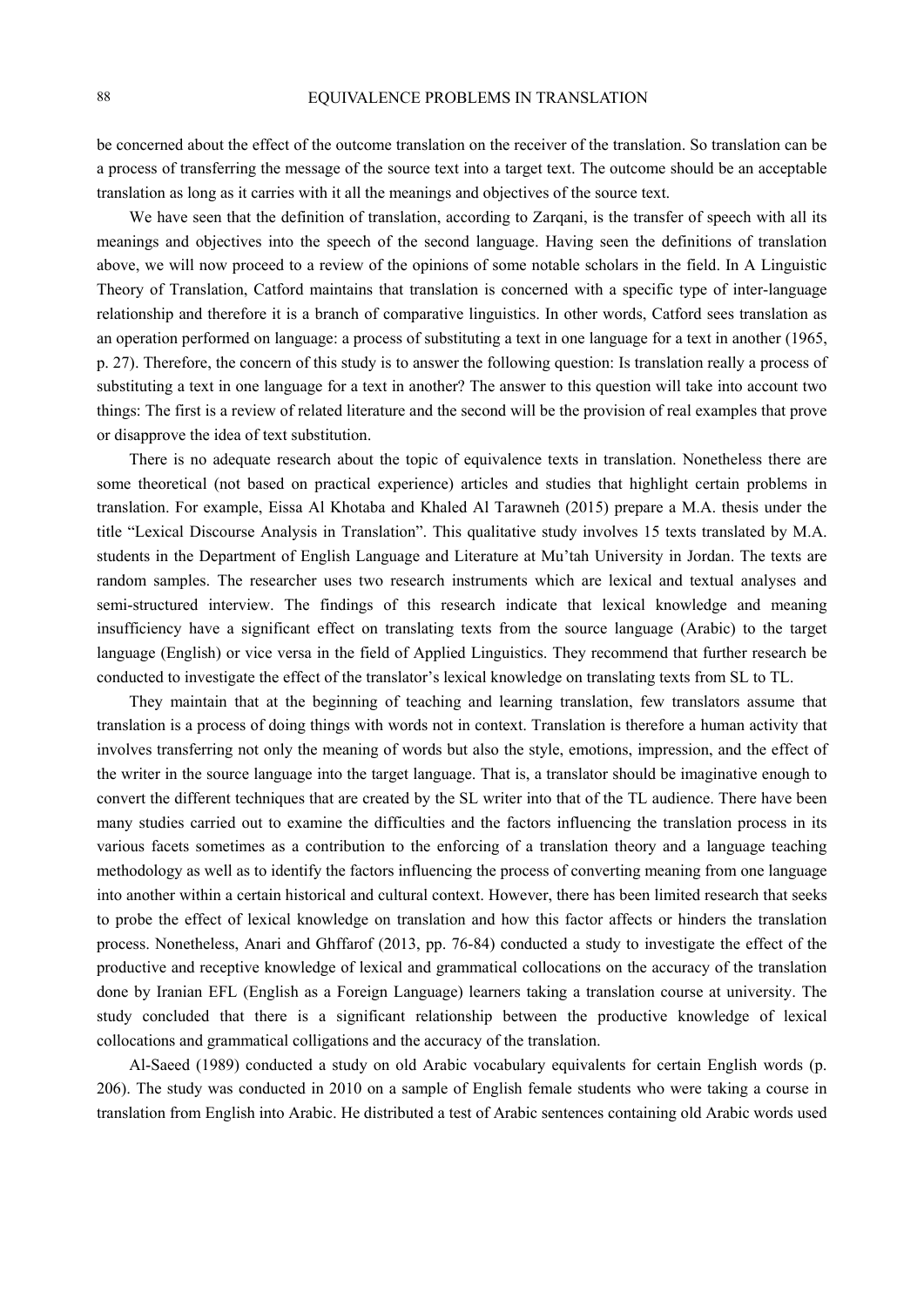by Saeed Al Karemi in his bi-lingual dictionary, al Mughni al akbar. Examples of those words are: "raqūn" for "mascara", "huthee/hūði/" for "chauffeur", and "wathar" for "mini skirt". The test consists of 50 old words that can be considered obsolete, but Al Karmi uses them in his dictionary as equivalents for the English words. The students are only able to select 845 out of 2,500 (33.72%) of the correct answers. The study concludes that those obsolete Arabic words may remain as they are until they are revived in the language and to be reused in everyday communication. Consequently, old or obsolete words may hinder the assimilation of the message of the translation or blur it at least.

Birjandi (1999) conducted a study to examine the effect of foreign language learners' lexical knowledge on their translation ability. This study was conducted at the Islamic Azad University. This study showed that there is a significant relationship between lexical knowledge and translation ability. The study also showed that lexical knowledge may contribute to the development of translation skills and conceptual comprehension of the text by the translator so that he or she may give a good rendering. Al-Sohbani and Muthanna's (2011) study probed the current major challenges of Arabic-English translation and vice versa for English Department students at the Faculty of Arts in Ibb University in Yemen. They concluded those difficulties that insufficient lexical resource, inadequate knowledge and practice of grammar, inadequate cultural background, and an unsuitable teaching atmosphere and methodology are the main challenges to the students there.

Dweik and Abu Shakra M. M. (2009) studied the problems of students and the strategies used by students to overcome them in translating a set of lexical and semantic collocations from three religious references: the *Holy Quran*, the *Hadith*, and the *Bible*. The sample consisted of 35 M.A. students majoring in translation in three different public and private Jordanian universities. The researcher designed a translation test containing 45 short sentences of contextual collocations chosen from the three above mentioned religious sources. The participants in the survey were asked to translate the collocations from English into Arabic. The study showed that students used various strategies to overcome the problems in translating certain phrases. The study disclosed that literal translation is a prevailing strategy applied in translating these semantic collocations in the *Holy Quran* and the *Bible*.

Accordingly, one might conclude that most of studies have dealt with the problems that M.A. and B.A. undergraduates or translators in general might face when translating texts. However, not much work has been done to explore the challenges encountered by beginner translators in translating postgraduate abstracts in the Applied Linguistics domain. Most of the studies are concerned with the theory of translation which is of a marginal importance in practical or real world translation. Therefore, this study will focus on real examples derived from real world translation. The examples given will challenge the theory of Catford in which he claims that translation is a process of substituting the source text with a target in the target language.

Al-Saeed (1989) says that choosing the right word in translating a text is one of the most difficult tasks the translator encounters during the translation process. It is so difficult that the translator has to resort to the dictionary to find the right word to get the meaning across to the reader but most often the dictionary may not help. The translator may find himself forced to use some archaic words adopted by some translators and authors of lexicons (examples will be provided later in this study). Duff (1984, pp. 14-17) cites several illustrative examples from real translations discussed under the title "Appropriacy: the Choice of Words". According to him, "appropriacy" means the right word in the right place. One of the examples he gives is: "Cobalt blue waters, white sand beaches and unique cultural backgrounds make the Okinawa islands ideal year-round resort" (JNTO, Southern Japan). To show the inappropriateness of certain words he says: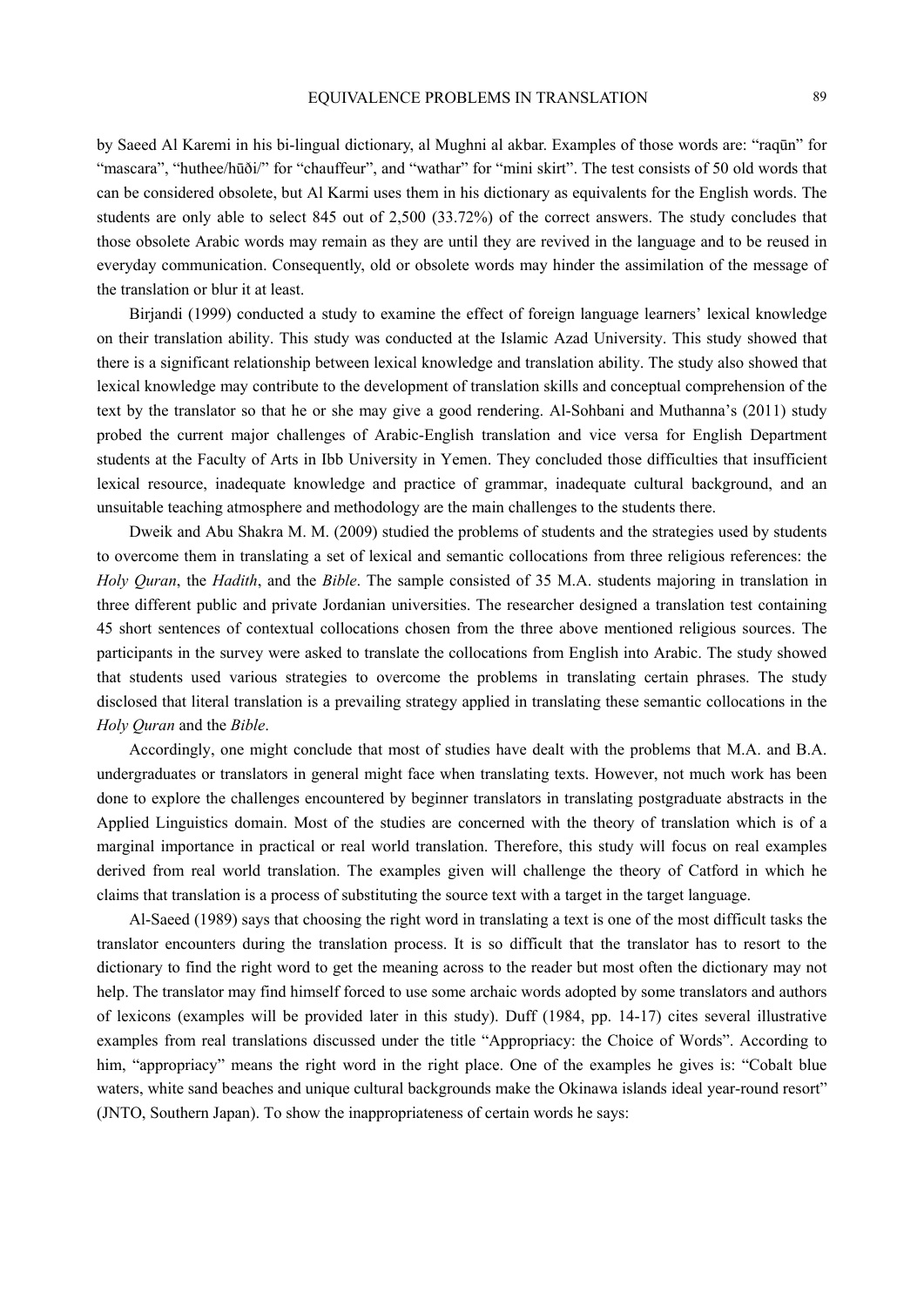We all know what blue waters and white beaches look like. And we are used to meeting these words in a specific context, that of publicity material. Cultural backgrounds belongs to another context, that of international conference reports. Here, it is in-appropriate. (Duff, 1984, p. 14)

He also says that if a word is inappropriate, it is usually because it has been forced out of its "customary context. The problem for the translator is that he is dealing with two context, that of the source language and that of the target language. What is appropriate in the one is not necessarily appropriate in the other (1984, p. 14). However, Duff himself points out in a footnote: "I discovered only after writing this book that the word 'appropriacy' does not, in fact, exist. It is therefore an instinctive coinage, but the one which I nevertheless prefer to 'appropriateness'" (1984, p. 14).

The second problem he refers to involves not only the subject matter but also the register. He gives an example of the Yorkshire Post:

*Advertisements will only be accepted on the understanding that descriptions relating to goods are accurate and in no way contravene the provisions of the Trade Description Act.* 

As below it is an advertisement by the advertising Standards Authority:

*LEGAL, DECENT, HONEST, TRUTHFUL* 

*And if you see a poster* 

*That isn't–tell us.* 

In his comment on this quotation, he says: "The content is similar, but the wording is very different. Try reading the first passage and substituting the words 'DECENT', 'TRUTFUL', OR 'HONEST' for 'ACCURATE': They are too powerful and too emotive, because the register is wrong" (Duff, 1984, p. 14). In sociolinguistics and stylistics, register is a variety of language defined according to the social use as scientific, formal, religious, and journalistic (Mc Arthur, 1992, p. 859). Duff cites some examples of translation on the appropriateness of the words in translation: "The architects and engineers had quite a lot of trouble with these columns before the desired optical effect was achieved. His thing was that, in spite of the raised pattern, the concrete rods could be seen through the glass" (1984, pp. 15-16). In his comment on this translation, he wonders what the register of the passage is. The first section of this passage the pattern of the register was formal and technical, which is a description of an aspect of an architect. Then the register changed in an informal language in the form of a chatty language "quite a lot" and "his thing was that".

Another example of the religion register cited by Al-Saeed (1989, p. 16) is the Arabic phrase "- صبغة الله sibghat–Allah". "Sibghat" means a dye. However, according to Al-Saeed, the phrase is difficult to translate because of its connotation which has been overlooked by some translators; he says: "السبغة الله" sa phrase that might be difficult to translate into English" (p. 16). Consider how Arberry (1955) translates "sibghah" in 2: 138. (our) religion The baptism of God and who can baptize better than God? N. J. Dawood (1956) renders it as follows: We take on Allah's own dye. And who has a better dye than Allah's (cf. Arberry: the baptism of God and who is there that baptizes fairer than God)?

Al-Saeed remarks that these translations are not only inaccurate, but also misleading. Arberry does not indicate that baptism stands for religion. Dawood's translation indicates that Allah has color. It does not convey that صبغة is meant to be the religion that Allah asks people to adopt. The word "baptism" may confuse the reader and lead him or she to think that there is a Christian practice in Islam. To Al-Saeed, the translators have committed themselves to literal translations so the meaning is often lost. In a study under the title of "The Paradox of Translating the Untranslatable: Equivalence VS. Non-Equivalence in Translating From Arabic Into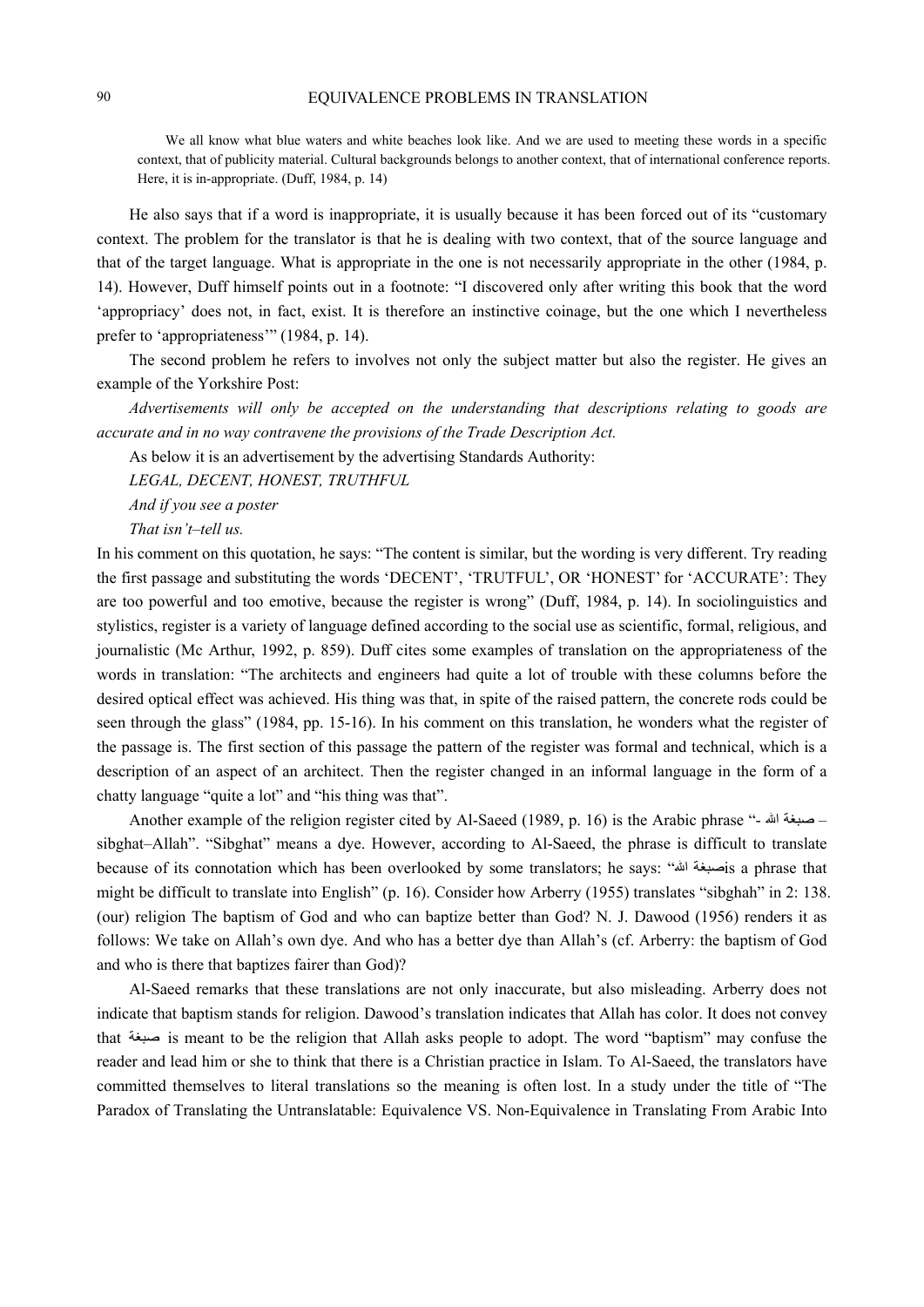English", Amira Kashgary (2011, p. 23) argues that if equivalence is the essence of translation, non-equivalence constitutes an equally legitimate concept in the translation process. In such cases, she argues that equivalence or translating using equivalence is not necessarily the best strategy, i.e., it does not produce a meaningful rendering of the source term [ST] into the target term [TT]. Rather, purposefully using non-equivalence results is a "better" translation. She believes that non-equivalence becomes more relevant than equivalence. In other words, "non-equivalence" becomes more equivalent than "equivalence". It is a better strategy in these cases. (2011, pp. 47-57). Hence, it is quite legitimate to discuss non-equivalence and its applicability in translating culture-specific terms and concepts including idioms, metaphors, and proverbs. An interjection is called for by this, as the word "equivalent" is not gradable. A thing is either equivalent or not. To say more, equivalent is an incorrect phrase. The non-equivalent usage in translation is improper, for example if we translate "his name is mud" to "his name is stone". "Stone" is not equivalent to "mud" considering the connotations of the both mud and stone.

Baker (1992, pp. 11-12) adopts grammatical equivalence when referring to the diversity of grammatical categories across languages. She notes that grammatical rules may vary across languages and this may pose some problems in terms of finding a direct correspondence in the TL. In fact, she claims that different grammatical structures in the SL and TL may cause remarkable changes in the way the information or message is carried across. These changes may induce the translator either to add or to omit information in the TT because of the lack of particular grammatical devices in the TL itself. Amongst these grammatical devices which might cause problems in translation, Baker focuses on number, tense and aspect, voice, person and gender. Word-for-word translation is not necessary as long as we are concerned with the meaning because languages have different methods of expression. As Paret (1983) says "The language of the Quran is often terse, sometimes even abrupt, and the line of thought is not always a straight one" (p. 204). This shows that adopting the style of the Quran intranslation is fraught with problems. The language of the Quran seems terse because of multiplicity of meanings and abrupt because of deletion; and the line of thought is not always considered straight because of the complexity of expression and overt concord inconsistency of expression in the surface structure. However, aliltifat is one of the rhetorical devices of the expressive powers of the Quranic language. In Arabic, it is usual for the speaker or writer to begin a discourse with a certain pronoun and suddenly use another pronoun that does not go with first one or the antecedent. This style is peculiar to Arabic and it is named by Lasheen and Ibn Al Atheer (1983, p. 262) as "the boldness of Arabic". An example of iltifat is the following: (verse 22 of 36)

# ومالي لا اعبد الذي فطرني واليه ترجعون

This verse is literally translated "Why should I not worship him who created me and to him you shall go back". There is a shift or discord between the first pronoun and the second pronoun.

According to Lasheen (1983, p. 261), the context entails that the second pronoun should be in the first person "to him I shall go back". There is a disagreement between the pronoun in the second sentences and the one in the first. This is done for a certain purpose. Al-Zamakhshary (1998) says that the speaker here marked his discourse as if he were advising himself in order to show politeness and tact and he indicated that he only wanted for them what he wanted for himself. Therefore, he said: "Why should I not worship him?" Instead of "Why shouldnot you worship the one who created you and unto him you return" (vol. 3, p. 319). If he intended to communicate a meaning other than this meaning, he would have said "Who created me and unto him I return". We notice here that the discord between the pronouns is meaningful; it is for rhetorical effect that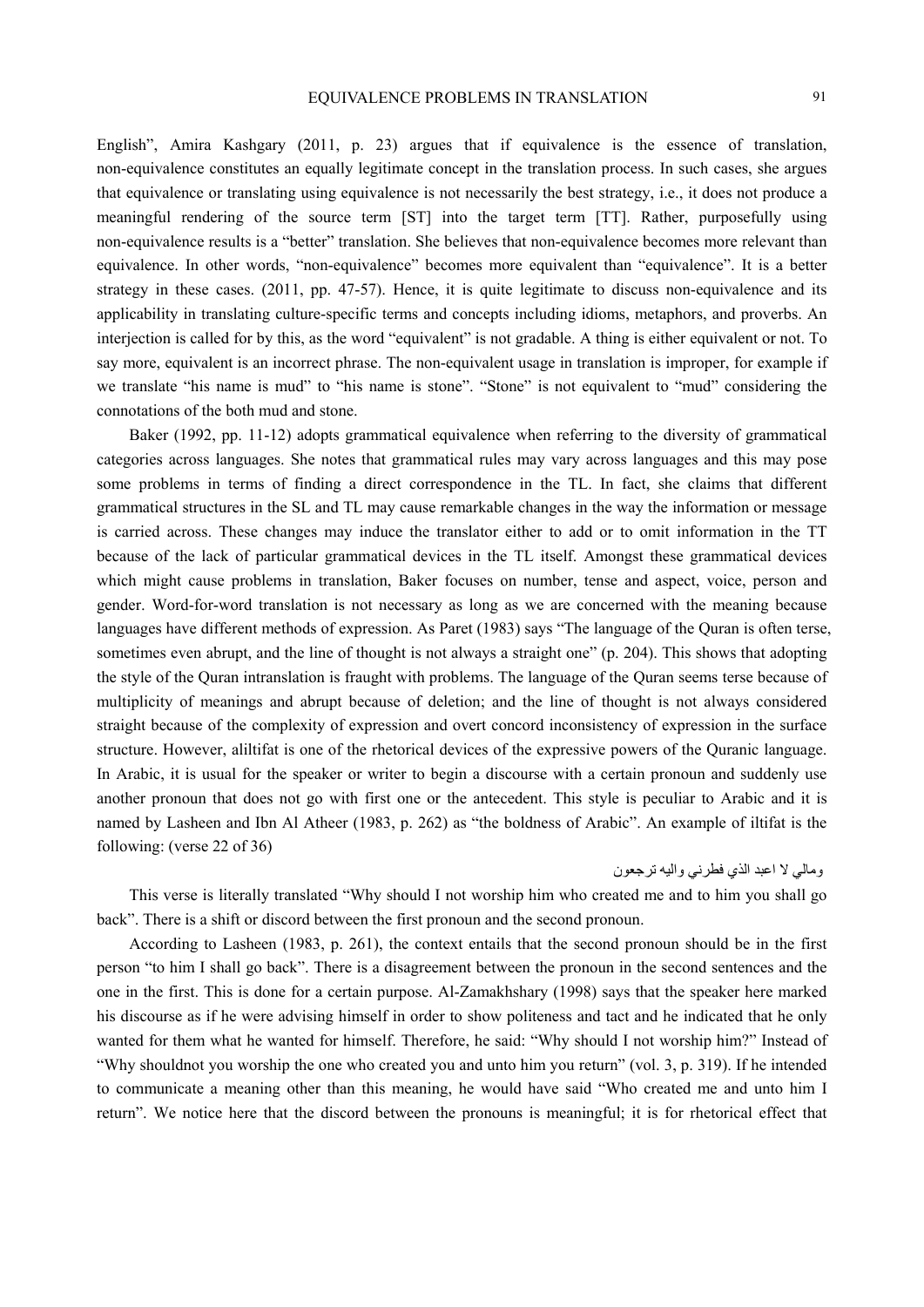cannot be reflected in the literal substitution of the source text in the English one. This style may sound strange in English, though it is one of most expressive devices in Arabic.

These theorists have used various approaches to study equivalence in the translation process and have provided fruitful ideas for further study on this topic as a subject of linguistics. These theorists can be classified into three major categories: (1) the protagonists of a linguistic approach to translation, who focus on translation as a mere matter of theoretical linguistics; (2) the second category of theorists has a pragmatic/semantic or functionally oriented approach to translation, and they regard translation equivalence as being basically a transfer of the message from the source text to the target text; and (3) finally, other translation scholars who see theory and practice as complement. This last group includes Baker, who maintains that equivalence is used "for the sake of convenience—because of habit rather than because it has any theoretical status" (qtd. in Kenny, 1998, p. 77).

#### **Analysis of Different Examples From Arabic and English Texts**

Equivalence is undoubtedly one of the most challenging and contentious areas in the field of translation theory. The term has been triggering heated debates within the field of translation studies but these debates are totally overlooked in practice. Translators rarely resort to such theoretical work when they translate. Perhaps this claim needs verification. Discussions of the concept of equivalence in translation have triggered further studies and explanations of the term by contemporary theorists but despite this elaboration, it has been difficult to define equivalence. As a result, it has not been feasible to agree on a universal approach to the concept due to a great gap between theory and practice in translation.

From the preceding review, we may conclude that studies in translation are based on a theory of linguistics. Some prominent theorists, including Catford, believe that translation is a substitution of texts to and from languages. Catford sees translation as an operation performed on languages: a process of substituting a text in one language for a text in another (1965, p. 27). This study, therefore, seeks to answer the following question: Is translation really a process of substituting a text in one language for a text in another? To answer this question, let us consider three difficulties in translation: translation of vocabulary in a cultural context, translation of the bun, faulty translation of vocabulary and difficulties in the translation of some grammatical structures such as iltifat (equivalence).

In regard to the cultural context, let us consider this excerpt from Gibbon's book (1997): *The History of the Decline and the Fall of the Roman Empire*. Gibbon says, "If a Bedouin discovers from afar a solitary traveler, he rides furiously against him, crying, with a loud voice: undress thyself, thy aunt is without a garment" (pp. 599-600). Here the reader might ask if the word "aunt" refers to the solitary traveler's mother's sister or his father's sister. Why should the Bedouin ask the solitary traveler to undress? Gibbon's sentence is not taken from a translated text, but in this sentence he translates some words in the context of robbing in the desert. The Bedouin words are substituted for English words which Gibbon thinks are good equivalents in English. To make the meaning clear for the reader, he put "my wife" in juxtaposition to "thy aunt". The word "aunt" cannot be understood even by the native speakers of both Arabic and English. The word "aunt" is used in the cultural social context of the Bedouin life in the desert. When he meets the solitary traveler, the Bedouin knight wants to deprive him of his possessions. So he uses words that intimidate the traveler. The phrase "thy aunt without a garment" reveals to the traveler the following: The attacker is a chieftain of a tribe (sheikh); the members of the tribe, especially the young ones, use the word "uncle" when addressing the sheikh and refer to his wife as aunt.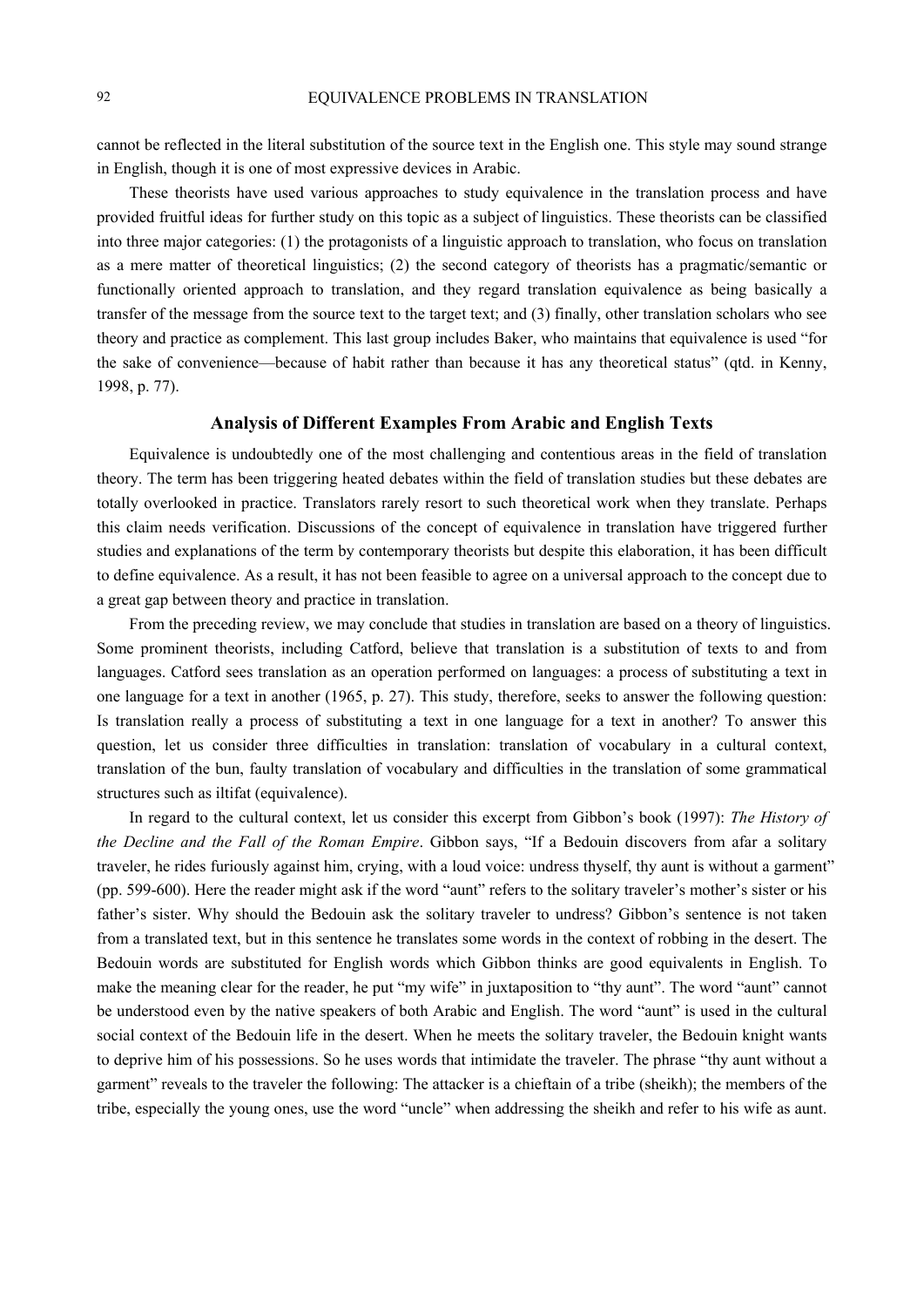Traditionally, the sheikh's wife is the aunt of all the men who are subject to the authority of the chieftain of the tribe. In this context, as cited by Gibbon, she is naked and she is in need of a garment to cover her, because it is shameful for the sheikh to allow his wife to be seen by others in this situation. Therefore, giving in promptly will entitle the stranger to mercy while resistance will provoke the aggressor and his own blood must expiate the blood which he presumes will be shed in legitimate defense (Gibbon, 1996, p. 600).

This example may show that there may be equivalent words in the source and the target languages, but the meaning might be difficult to grasp by the receptor of the translation due to the different cultural context. In the above example, although the word aunt's referent is the same in Arabic and English: the mother's or father's sister. In this case, the substitution is linguistically equivalent to that of the first language, but the connotation is different. It cannot be understood without an explanation of the cultural background of the original.

The following example shows that the translator may absorb the culture, but he may not transfer the meaning adequately in his native language. T. E. Lawrence, known as *Lawrence of Arabia*, who lived long with Arabs and knew the culture in depth and provided some of his translations from Arabic in his book *The Seven Pillars of Wisdom* (1935, p. 151). Notice how he used the word "agent" in:

We watched Feisal. He got up from his rug, on which he had been saying a last word to Abdel Kerim, caught the saddle pommels in his hands, put his knee on the side and said aloud "Make God your agent...". (Lawrence, 1935, p. 151)

The key word that concerns us here is "agent". What is the meaning of agent in this context? According to Webster's dictionary, "agent" has the following meanings: "a person who does business for another person; a person who acts on behalf of another; a person who tries to get secret information about another country, government, etc.; a person or thing that causes something to happen".

Al-Saeed (2011) comments on Lawrence's usage of this word by saying:

"Feisal uttered this sentence after he mounted his camel. It was an indication for the Army to move ahead: That is let's go, depending on Allah" (Al-Saeed, 2011, p. 150). This sentence is common in Arab culture; it is a catch phrase and said when one embarks on doing something or when one shows one's approval of their doing it, just as when you say to someone who is about to travel to a certain place: "Good luck! Put your trust in God" or "God be with you". It may be also said to someone who is about to do something to men "Go ahead" or "Start". This sentence may be easily understood by Muslims and Arabs, but it may be difficult for a foreigner to understand.

The word "agent" cannot be used with "God" because God is exalted above the use of such a word and cannot be the agent of a human. It is the common normal use in the social context. The English words are not in consonance with the original Arabic words.

Another example from Lawrence's work is his translation of a common Arabic phrase is: *Please God good*? For *kheir inshallah*? (p. 542). These words were said by the heads of tribes when they were summoned one by one to Feisal's tent. When a sheikh arrived he would ask "Kheir inshallah". This phrase can be used as a question meaning: What is the news? We hope that it is good, God willing.

Thus, we see that the translator may think that he has chosen the right word but in fact it is inappropriate. Thus we see that the choice of the right word for its equivalence in the source language is not an easy task since even if the translators resorts to a bi-lingual dictionary he may choose the word that he believes to be proper for the context. His choice of the words reflects his understanding of the original text and how far he understands the cultural context. As we have seen, in these examples, Lawrence uses non-equivalents for Arabic catch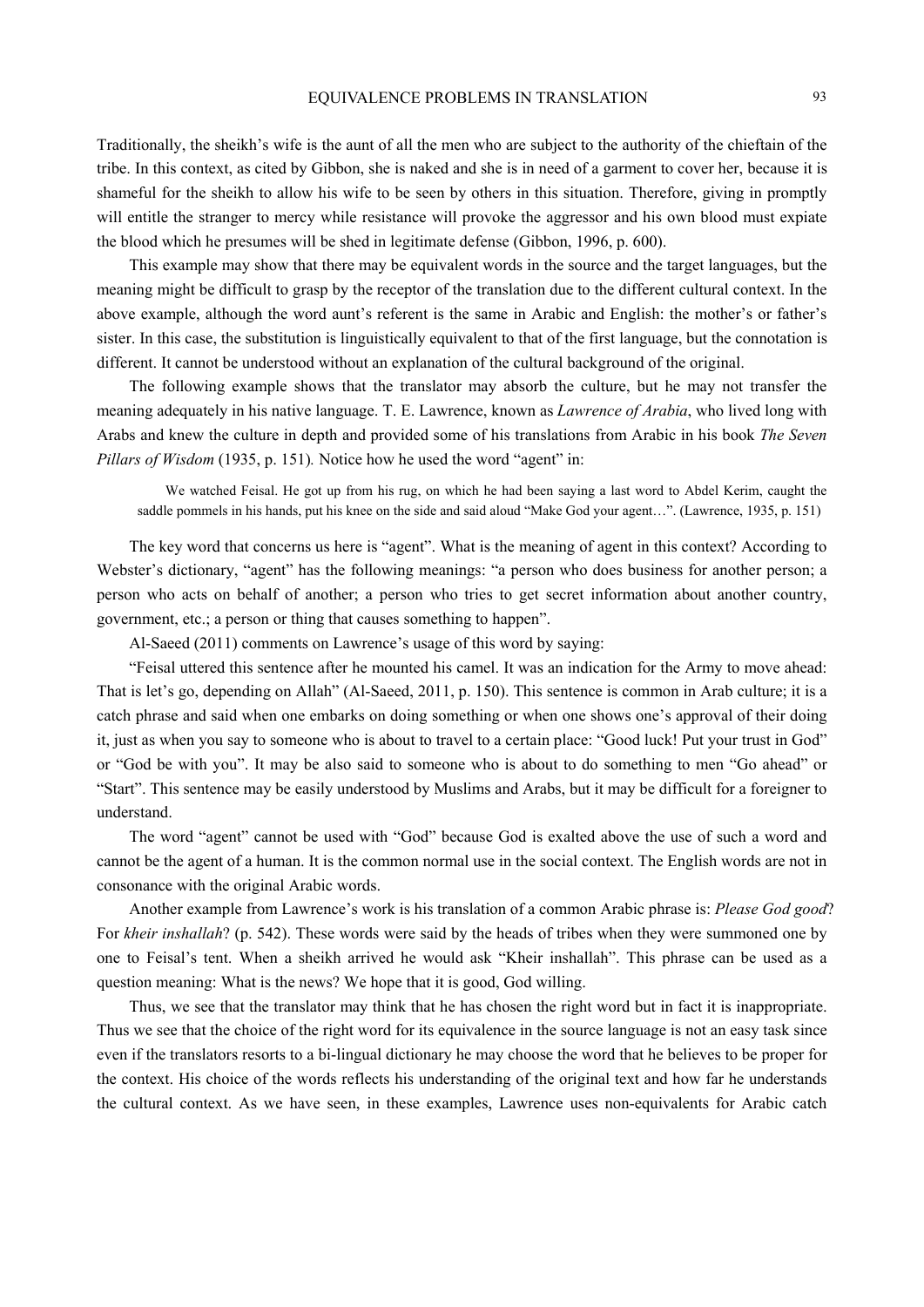phrases. Here, Lawrence creates the third phrase that is not found in English or in Arabic. To solve the problems resulting from the cultural differences, Duff (1984, p. 11) suggests various ways in which the translator can help his reader understand the source language terms for which no satisfactory equivalent exists in the target language. One is by embedding an explanation of the source language expression. In fact, the example quoted above from Lawrence, "Please God good" can be explained in parentheses (What is the news? We hope it is good).

Another example from English into Arabic is: "He is the black sheep of the family". If this sentence is translated literally to Arabic, the meaning will not be understood. The reader may wonder about the meaning of black sheep. Many sheep breeders have black sheep and they may get higher prices for them. We should understand that this sentence contains an idiom or metaphor. The use of black sheep is an English idiomatic usage, but the literal translation to Arabic does not give the English meaning. According to the *Oxford Dictionary of Current Idiomatic English*, it is:

The black sheep of the family that member (of a family or other group) who is thought to be a disgrace to other members of it (because he is a criminal or because he does not measure up to their imposed standards). (1975, p. 102)

The source of the problem here is the word "black" because colors have different connotations in different languages.

The colors in Arabic have connotations different from those in English.

Take for example, the verse (vol. 3, p. 106): ( وجوه وتسود وجوه), (, ) is translated by Khateeb (1984) as "whiten" while he uses "blacken" for تسود. Meanwhile, Ali (1934) uses "will be lit up with white" for تبيض and "will be in the gloom of black" for تسود. Al-Saeed (1989) sees that such usage of "whiten" and "blacken" does not render the intended meaning of the Arabic words in the source text. Considering the meanings of "whiten" in the *Webster's Dictionary*, I agree with Al-Saeed because according to Al-Saeed, "whiten" can be used instead of "pale" as in:

Light colored or lacking in color: a pale complexion; his pale face; a pale child. Lacking the usual intensity of color due to fear; illness, stress: She looked pale and unwell when we visited her in the nursing home. Not bright or brilliant; dim: The pale moon. Faint or feeble; lacking vigor: a pale protest. (Al-Saeed, 1989, p. 11)

These examples indicate that the translator may think that the words he has chosen to translate certain text are good equivalents though, in fact, they are not, because literal translation is often misleading especially when the cultural use of the words is overlooked by the translator.

In fact, the translator may speak a foreign language fluently, but he does not grasp the cultural connotations, as we have seen from Lawrence's examples. Consider some of the faulty translation taken from ForeignSignsFaultyTranslations-AnEnglish-Zone.ComFunLanguagePage.English-zone.com/language/translate. html.

(1) In a Paris hotel elevator: Please leave your values at the front desk.

(2) In a Yugoslavian hotel: The flattening of underwear with pleasure is the job of the chambermaid.

(3) On the menu of a Swiss restaurant: Our wines leave you nothing to hope for.

(4) In the office of a Roman doctor: Specialist in women and other diseases.

(5) From the Soviet Weekly: There will be a Moscow Exhibition of the Arts by 15,000 Soviet Republic Painters and sculptors. These were executed over the past two years.

(6) Traffic sign in Jordan: Speed control.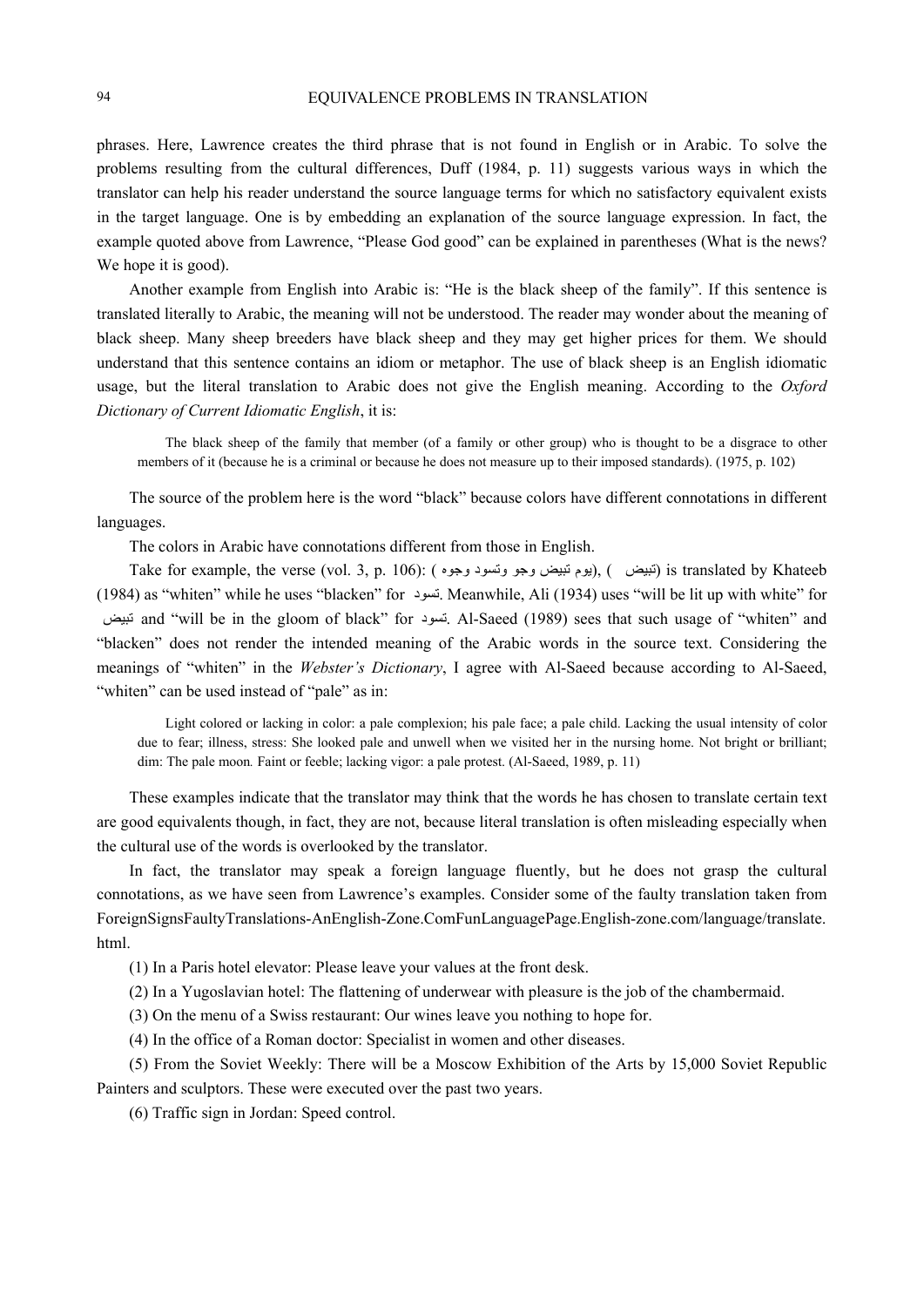The above translations show how the translators fail to choose the right words for the right meanings. The translations reveal that they do not reflect the intended meaning. It seems that the producers of these examples are confused. For example, in sentence (1), the word "values" is a substitute for valuables. It may be a kind of malapropism (Bolinger & Sears, 1981, pp. 244-247). Another example of erroneous translation due to malapropism should be recalled here. At the outset of *The Seven Pillars of Wisdom*, Lawrence (1998) writes the following sentence:

"Some of the evil of my tale may have been inherent in our circumstance" (p. 27).

Najjar (1998, p. 170) renders the meaning of "inherit" instead of "inherent". This kind of translation is an example of non-equivalence and refutes the proposal that non-equivalents should be used in translation because there is a shift of meaning. The translator should be careful when translating malapropisms, which are, according to Bolinger and Sears, kinds of uneducated blend (1981, p. 243). Malapropism is named after a character in an eighteenth-century play, *Mrs. Malaprop*. The character was afflicted with chronic word trouble (her language was malapropos) instead of two (or more) expressions, either of which would be appropriate under the circumstances and both of which appear physically in the result (this the ordinary blend), there is a confusion between the two and the inappropriate is spoken. The result is not a new word but a shift meaning. Malapropism can be seen when

A political writer says: "a man aggregates to himself theright", intending arrogates... It is seen also when a weather man predicts: "five below zero, nominally a safe temperature for driving, intending normally". A gross example of malapropism is the following from the mail on line. (qtd. in Bolinger and Sears, 1981, p. 243)

The translator should be a careful reader. He/She should be aware of the spelling and the pronunciation of the malapropism so that he/she will not be confused. He should render the intended meaning. Finally, the pun may be a proof that translation is not a mere substitution of texts between two languages. The following discussion is based on the definition and an example taken from the *Oxford Companion to the English Language* by Tom and Feri Mac Arthur, "Pun is: (1) conflating of homonyms and near-homonyms to produce a humorous effect; (2) a comparable play on words and phrases with similar sounds, sometimes requiring the (often forced) adaptation of one word or phrase to fit the other" (1992, p. 822). Lewis Carol uses it widely and whimsically in his Alice books. Thus, if we translate the pun from English into Arabic, the difficulty will be finding the dynamic equivalents because translation is not only substituting a text for text; rather the effect of the source text (the humor) should be conveyed in the target language. This transfer is impossible with puns. Consider a sentence like: "Ask for me to morrow and you shall find me a grave man". The pun word is "grave", which has more than one meaning that can be deduced from the context. *The Longman Dictionary of American English* defines it as, "(1) the place where a dead body is buried and (2) grave (adjective) means very serious and worried". The two meanings can be deduced form the above example. The problem here lies in the lack of an Arabic equivalent word that can have the two meanings conveyed in source word. Another example is "Thousands of nuts can hold a car together but one nut can scatter it all over the road". "Nut" has several meanings, but there are two possible meanings of nut conveyed in this sentence. First, it is possible that the nuts used to join the parts of the car can hold to together, but if one nut is broken or lost this may cause an accident to the car and then it is broken into thousands of pieces. Second, it might mean that the car is held together by thousands of nuts but a reckless crazy driver may break into thousands of pieces in an accident.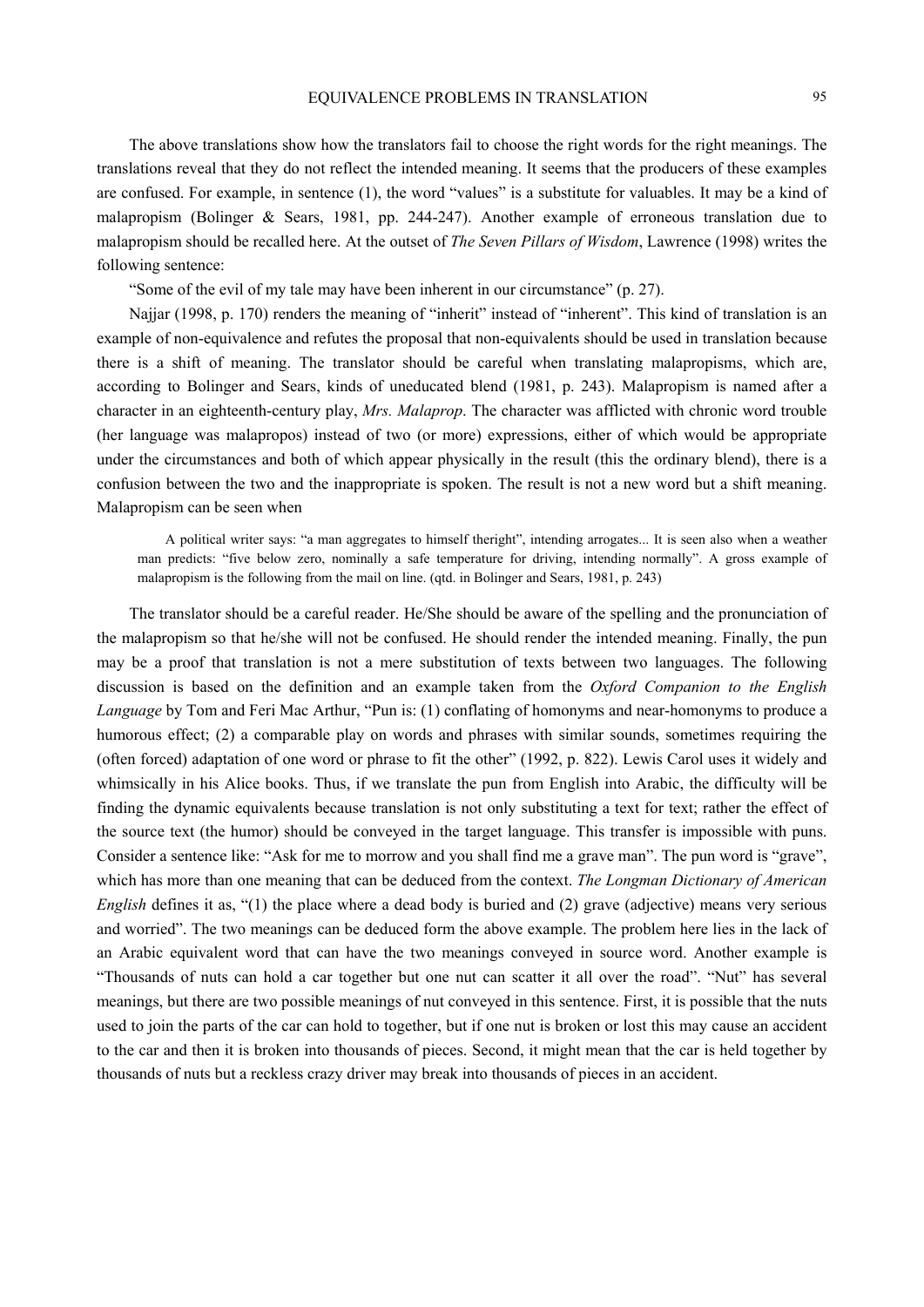A final example quoted from Carroll's *Alice in Wonderland* in the *Oxford Companion* (1992, p. 823) is: Here the red queen began again,

"Can you answer useful questions?" She said, "How is bread made?"

"I know that!" Alice cried eagerly, "You take some flour."

"Where do you pick the flower?" The white queen asked "In the garden or in the hedges?"

"Well, it is not picked at all", Alice explained "It is ground."

"How many acres of ground?" said the white queen "You must not leave out so many things."

Consider the words "flower" and "ground". The first is a homophone of "flour" while the second is a homophone of the past participle of "grind". If a translator wants to translate this excerpt into Arabic, he will certainly encounter the problem of finding Arabic equivalents that fulfill the meaning as homophones. The humor will be lost in translation, it should be noticed here that the problem of translation is caused by a word or phrase of similar or identical pronunciation, so that while the written form is clear and can be easily translated, the pronunciation creates confusion to humorous effect in the spoken form and defies easy translation.

## **Conclusion**

The question raised in the study can be revisited here. Is translation really a process of substituting a text in one language for a text in another? The review of related literature and the examples provided in the study and other studies show that translation is not a mere substitution of texts among languages. The translator must be aware of the objectives and the all the meanings conveyed in the source text. If one shade of meaning is lost in translation, then the text rendered in the target language is a failure. Producing non-equivalents in translation is inappropriate and distorts or blurs the meaning. Translation is the most difficult task to do for translation should not be a poor substitute for the original. Duff says "Translation does have a bad reputation with general public". Torture and translation are, in fact, amongst the few fates that can be worse than death. Strictly speaking, translation is a subtle form of torture.

### **References**

- Al-Saeed, M. S. (1989). Major problem in translating Quranic meanings into English (Unpublished Doctoral dissertation, Yarmouk University).
- Al-Saeed, M. S. (2011). *Moqadimafi al-tarjamah al-taḥri*̄*ri*̄*yah:* A*l-lughah al-Injli*̄*zi*̄*yah ila Al-Arabi*̄*yah* (Introduction to written translation from English into Arabic). Irbid: Alam al-Kutub al-Hadīth.

Anari, S., & Gaffarof, S. (2013). The effect of collocational competence on translation. *European-Science Journal, 1*(3), 76-84. Retrieved from file:///C:/Users/Hp/Downloads/277-843-1-PB%20(2).pdf

- Arberry, A. J. (1955). *The Koran interpreted.* London: Allen & Unwin.
- Aziz, U., & Yusuf, A. (1990)*. The language of translation*. Beirut: Al Fiker Al-Arabi, Arab Development Institute.
- Baker, M. (1992)*. In other words: A course book on translation*. London: Routledge.
- Bell, R. T., & Candlin, C. (1991). *Translation and translating: Theory and practice*. London: Longman.

Birjandi, P. (1999). Lexical knowledge and translation ability*. Journal of Education and Practice, 2,* 1-8.

Bolinger, D., & Sears, D. A. (1981)*. Aspects of language.* New York: Harcourt Brace Jovanovich.

Catford, J. C. (1965)*. A linguistic theory of translation; an essay in applied linguistics*. London: Oxford University Press.

Cowie, A. P., Mackin, R., & McCaig, I. R. (1975). *Oxford dictionary of current idiomatic English.* London: Oxford University Press.

Dawood, N. J. (1956)*. The Koran*. Hammondsworth, Middlesex: Penguin Books.

Duff, A. (1984). *The third language.* Tarrytown: Pergamon Press.

Dweik, B. S., & Abu Shakra, M. M. (2011). Problems in translating collocations in religious texts from Arabic into English*. The Linguistics Journal*, 5(1), 5-14. Retrieved from